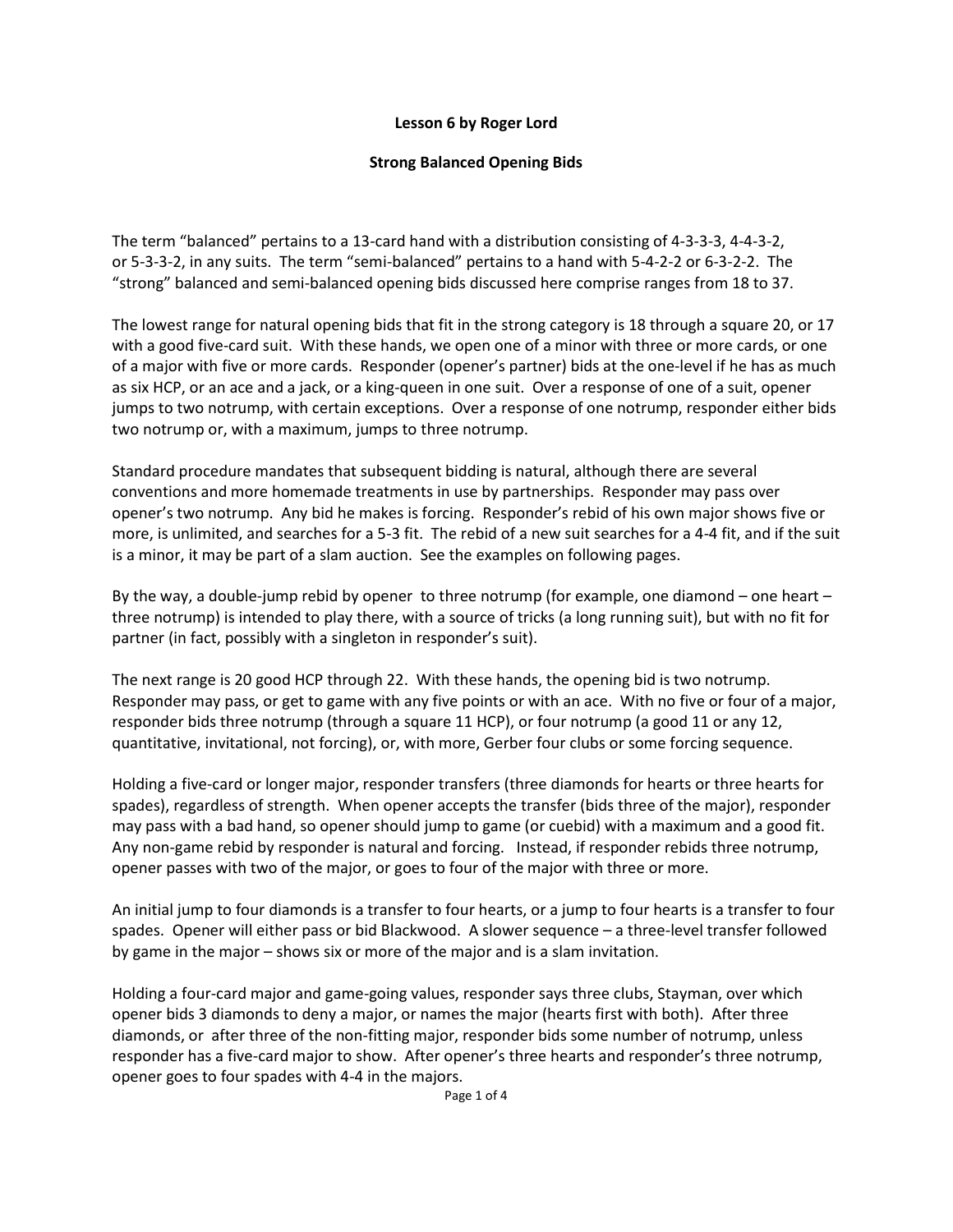It is possible for responder to bid Stayman followed by four of a minor, which would be natural, with five or more of the minor, and a try for slam.

Another initial response to two notrump is three spades, "minor suit Stayman," showing both minor suits and investigating slam. In reply, opener may bid his better minor, or he may simply say three notrump with a drab hand.

The next range is 22 good HCP through 24. Opener starts with two clubs, responder says two diamonds, and opener rebids two notrump. From there, all sequences described above for two notrump opening bids are available for the higher notrump range.

The simplified treatment for a balanced hand with 25 or more HCP is to start with two clubs and, over two diamonds, to rebid three notrump (25-26) or four notrump (27-28) or five notrump (29-30). The cheapest bid of clubs by responder would be Stayman. The cheapest bid of diamonds or hearts would be transfers. This method is far from ideal. There are superior systems available, where some bids have artificial meanings.

Below are some example hands to bid, with explanations.

| Opener: SA3 H QJ4 D AQJ97 C KJ10<br>1. |           |  |  |
|----------------------------------------|-----------|--|--|
| Opener                                 | Responder |  |  |
| 1 Diamond                              | 1 Spade   |  |  |
| 2 Notrump                              |           |  |  |
| Opener shows 18 or 19 or a bad 20 HCP. |           |  |  |

| 2. Opener: S 3 H QJ4 D AKQ972 C KJ10 |           |
|--------------------------------------|-----------|
| Opener                               | Responder |
| 1 Diamond                            | 1 Spade   |
| 3 Notrump                            |           |

This double jump to three notrump is meant to end the auction unless responder's hand warrants a try for six diamonds or six notrump. Opener is not interested in responder's choosing a spade contract.

Note: The following hands are responder's hands.

| 3. Responder: K107 HKQ872 D 106 C 853 |  |           |
|---------------------------------------|--|-----------|
| Opener                                |  | Responder |
| 1 Diamond                             |  | 1 Heart   |
| 2 Notrump                             |  | 3 Hearts  |
|                                       |  |           |

This three heart rebid asks opener whether he holds three-card heart support. If opener holds two hearts, he bids three notrump; if opener holds three hearts, he goes to four hearts or cuebids another suit.

|  | 4. Responder: SQ743 H AJ109 D 7 C Q1054 |  |           |             |
|--|-----------------------------------------|--|-----------|-------------|
|  | Opener                                  |  | Responder |             |
|  | 1 Diamond                               |  | 1 Heart   |             |
|  | 2 Notrump                               |  | 3 Spades  |             |
|  |                                         |  |           | Page 2 of 4 |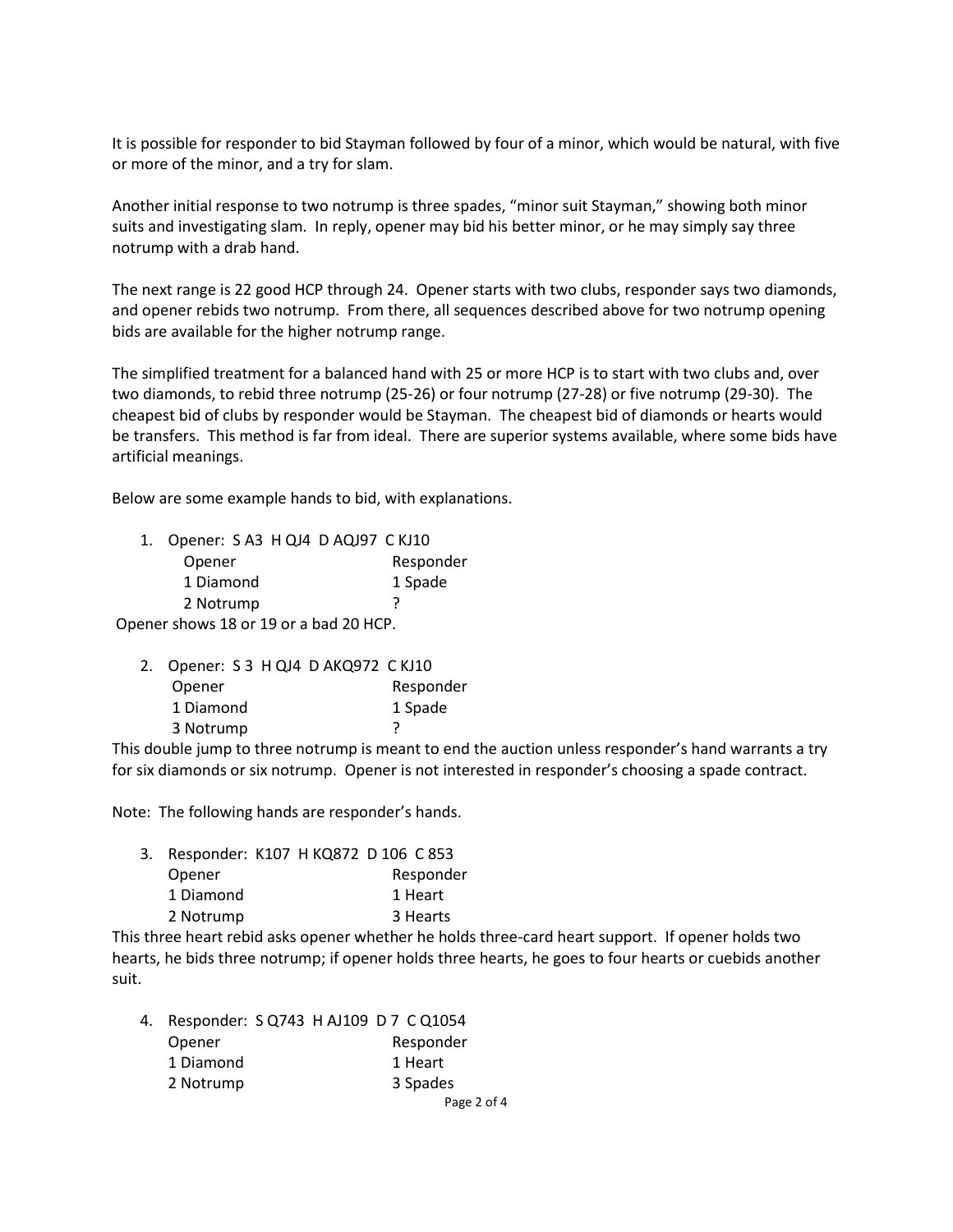This auction shows 4-4 in the majors. Responder is searching for a 4-4 spade fit (he has already found out that there is no 4-4 heart fit).

|  | 5. Responder: S KQ64 H J9542 D Q42 C 8 |  |           |
|--|----------------------------------------|--|-----------|
|  | Opener                                 |  | Responder |
|  | 1 Diamond                              |  | 1 Heart   |
|  | 2 Notrump                              |  | 3 Hearts  |
|  | 3 Spades                               |  | 4 Spades  |

Responder's three hearts shows five cards, after which he raises opener's spade suit.

| 6. | Responder: S9 H AK103 D 842 C A10874 |  |           |
|----|--------------------------------------|--|-----------|
|    | Opener                               |  | Responder |
|    | 1 Club                               |  | 1 Heart   |
|    | 2 Notrump                            |  | 3 Clubs   |
|    | 3 Diamonds                           |  | 3 Hearts  |
|    | 3 Spades                             |  | 6 Clubs   |

Responder bids one heart, then raises his partner's clubs. After three honor-showing bids, responder can confidently go to six clubs. Don't even consider removing the final bid to six notrump!

| 7. |           |  | Responder: SA1053 H 75 D Q10763 42 |
|----|-----------|--|------------------------------------|
|    | Opener    |  | Responder                          |
|    | 2 Notrump |  | 3 Clubs                            |
|    | 3 Hearts  |  | 3 Notrump                          |
|    | 4 Spades  |  | Pass                               |

When you bid Stayman over 2 notrump, you always have at least one four-card major. Therefore, after first bidding hearts, opener knows to go to four spades over your three notrump.

| 8. | Responder: S 8 H QJ82 D 75 C AQ10743 |  |           |
|----|--------------------------------------|--|-----------|
|    | Opener                               |  | Responder |
|    | 2 Notrump                            |  | 3 Clubs   |
|    | 3 Spades                             |  | 4 Clubs   |
|    |                                      |  |           |

Responder first looks for a heart fit, then shows his club suit. We strongly recommend that in this and similar sequences, the bid of four clubs not be Gerber. Not only will Gerber interfere with showing clubs, but also it is bound to cause a mix-up at some time. Gerber should be used only to ask for aces immediately over opener's first notrump bid.

| 9. | Responder: S 97 H A10764 D Q65 C 1082 |  |            |
|----|---------------------------------------|--|------------|
|    | Opener                                |  | Responder  |
|    | 2 Notrump                             |  | 3 Diamonds |
|    | 3 Hearts                              |  | 3 Notrump  |
|    |                                       |  |            |

Opener will choose between three notrump and four hearts.

| 10. Responder: Q10654 H 3 D 852 C 10765 |           |             |
|-----------------------------------------|-----------|-------------|
| Opener                                  | Responder |             |
| 2 Notrump                               | 3 Hearts  |             |
| 3 Spades                                | Pass      |             |
|                                         |           | Page 3 of 4 |